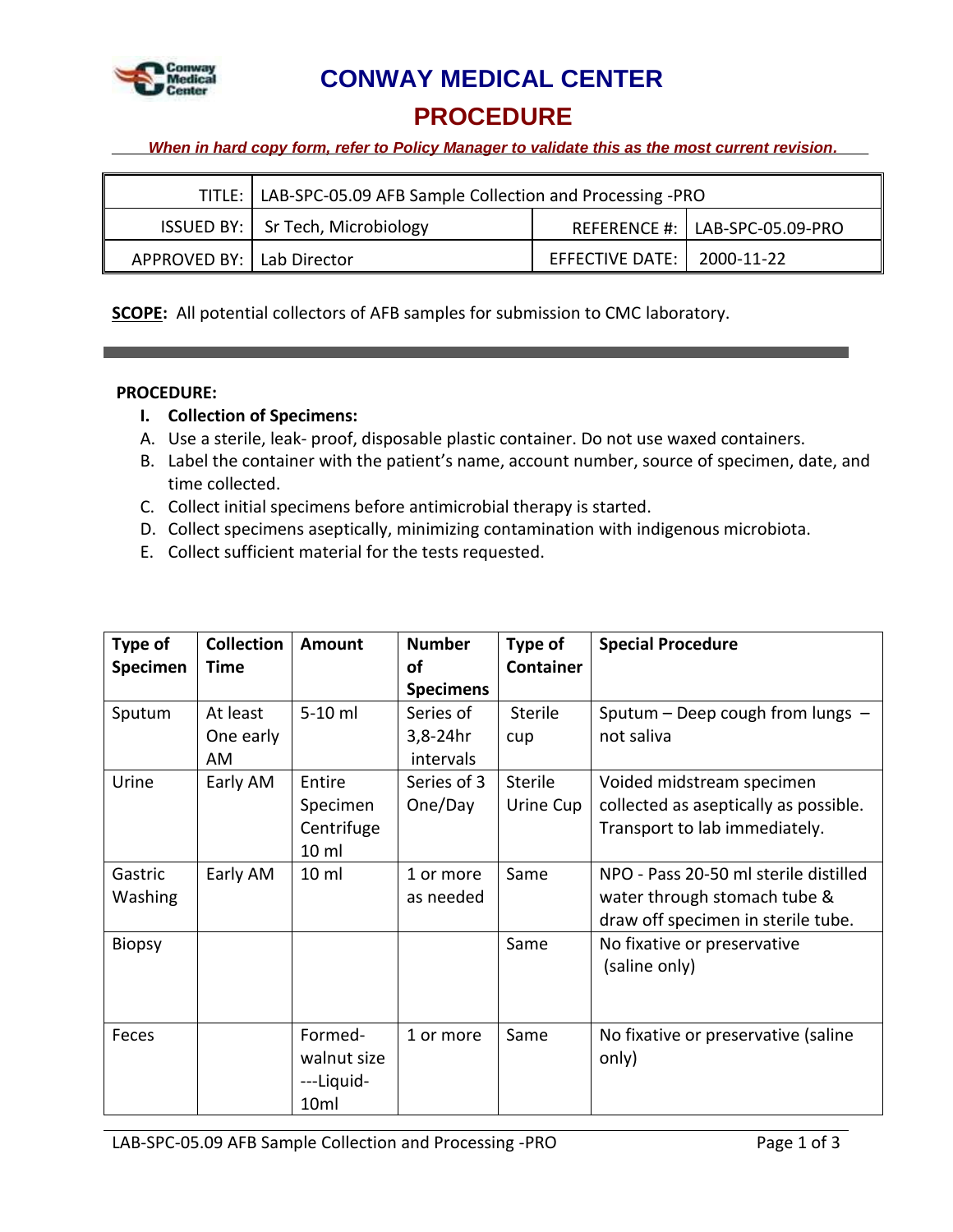

# **CONWAY MEDICAL CENTER**

# **PROCEDURE**

*When in hard copy form, refer to Policy Manager to validate this as the most current revision.*

| <b>Sterile</b> |            |            | Same | No fixative or preservative (saline |
|----------------|------------|------------|------|-------------------------------------|
|                |            |            |      |                                     |
| Body           | 10 ml when | 1 or more  |      | only)                               |
| <b>Fluids</b>  | possible.  | as needed. |      |                                     |
| other          |            |            |      |                                     |
| than           |            |            |      |                                     |
| blood          |            |            |      |                                     |
| (csf, joint    |            |            |      |                                     |
| pleural,       |            |            |      |                                     |
| etc.)          |            |            |      |                                     |
| Swabs of       |            |            |      | Use small amounts of sterile saline |
| drainage       |            |            |      | to keep swab moist. Do not use      |
| or other       |            |            |      | transport media or L.J. swabs in    |
| material       |            |            |      | transport medium. These are not     |
|                |            |            |      | usually productive specimens for    |
|                |            |            |      | Mycobacteria.                       |
| <b>Blood</b>   | Maximum    |            |      | Collect 1-5 ml blood in a BD BACTEC |
|                | of 5 ml    |            |      | MYCO/F - Lytic Bottle.* Send to     |
|                |            |            |      | <b>DHEC</b> for                     |
|                |            |            |      | Culture.                            |
|                |            |            |      |                                     |

Available from the Microbiology Department.

# II. **Transport Of Specimens:**

- A. Transport specimens to the laboratory in as short a time as is practical to avoid overgrowth by contaminating indigenous microbiota.
- B. Refrigerate specimens whenever possible if transport to the laboratory will be more than one hour. **Do not refrigerate blood for mycobacterial culture.**

# III. **Unacceptable Specimens:**

- A. Swabs are not recommended for the isolation of Mycobacteria since they provide limited material. They are acceptable only if a specimen cannot be collected by any other means.
- B. 24-hour collections are likely to be diluted and contaminated.
- C. Specimens received in fixatives or preservatives.
- D. Blood collected in an EDTA tube.
- E. Frozen specimens.

# IV. **Procedure for Rejection of Specimens:**

A. Notify the patient's nurse or physician as soon as possible that the specimen is unacceptable, and explain the reason. Also, explain what specimen(s) would be acceptable for the given clinical situation. Ask the nurse to place a new order in the computer when an acceptable specimen can be obtained.